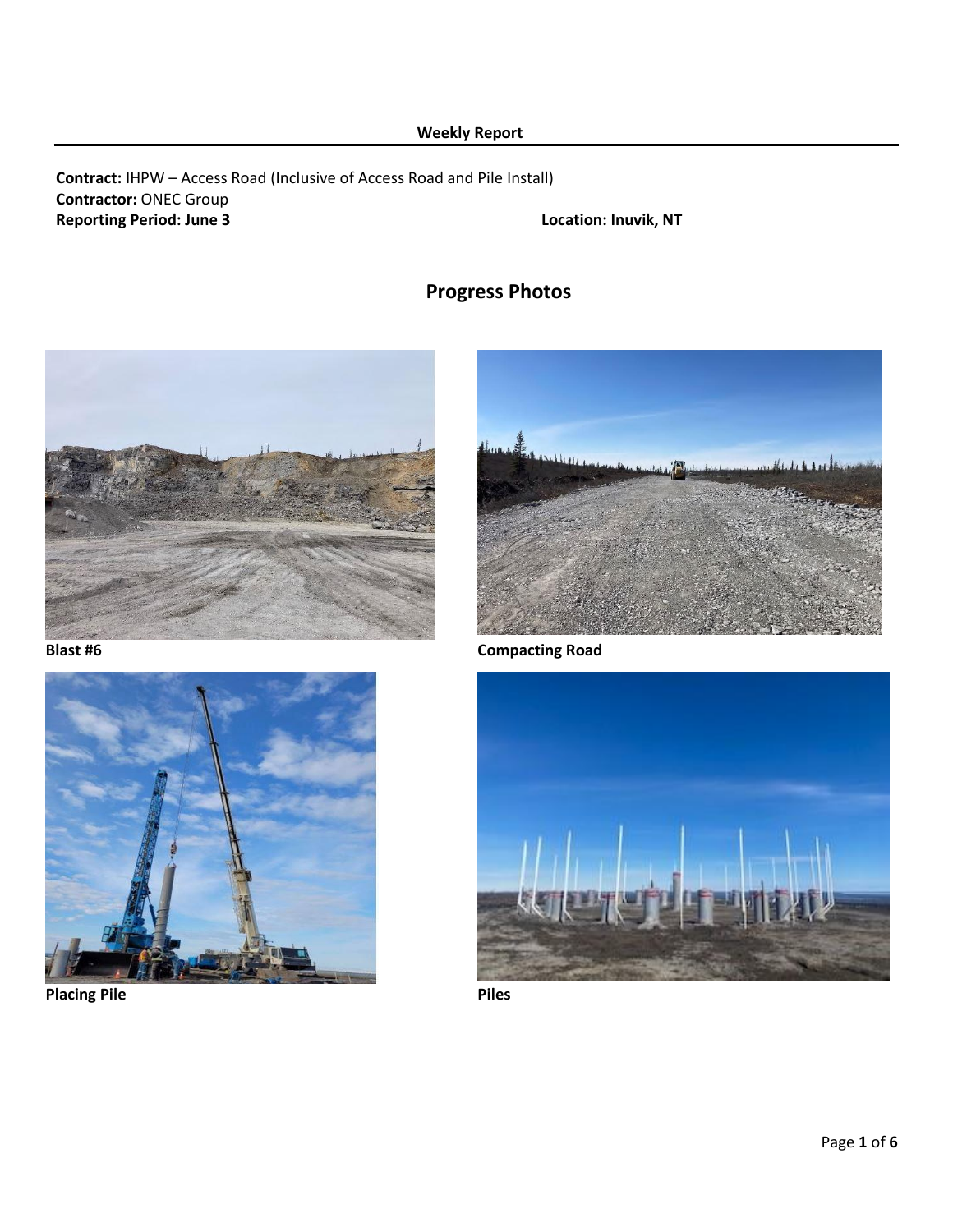**Waste & Spill Management, ESC Photos (examples showing waste disposal areas, drip trays/spill kits etc., Erosion & Sediment Controls in place and in compliance with management plans)**





#### **Drip trays under equipment**

#### **SAFETY / ENVIRONMENT:**

- No safety or environmental concerns to report.
- Daily reporting is being completed by all employees and subcontractors accessing site.
- **Safety Statistics: (reported from Monday to Sunday):**

|                                          | <b>THIS PERIOD</b>   | <b>CONTRACT TOTAL</b> |  |  |
|------------------------------------------|----------------------|-----------------------|--|--|
| <b>SAFETY</b>                            |                      |                       |  |  |
| <b>Incidents</b>                         | 0                    | ი                     |  |  |
| <b>Injuries</b>                          | 0                    | 0                     |  |  |
| <b>Near misses</b>                       | 0                    | ი                     |  |  |
| <b>Site Orientations</b>                 | 5                    | 22                    |  |  |
| <b>Sub-Contractor Orientation</b>        | 0                    | 10                    |  |  |
| <b>Toolbox Contractor Safety Meeting</b> | 14                   | 77                    |  |  |
| JSA/JHA/SWP                              | 0                    | 79                    |  |  |
| <b>Safety/Enviro Audits (internal)</b>   | 0                    |                       |  |  |
| Safety/Enviro Inspections (external)     | 2                    |                       |  |  |
| <b>Total Work Hours On-Site</b>          | 1,000*               | 3,750                 |  |  |
| Weather                                  | High $+20$<br>Low -8 |                       |  |  |

\*Tundra Drilling manhours have not been submitted to date.

\* Estimated value – awaiting daily reports to finalize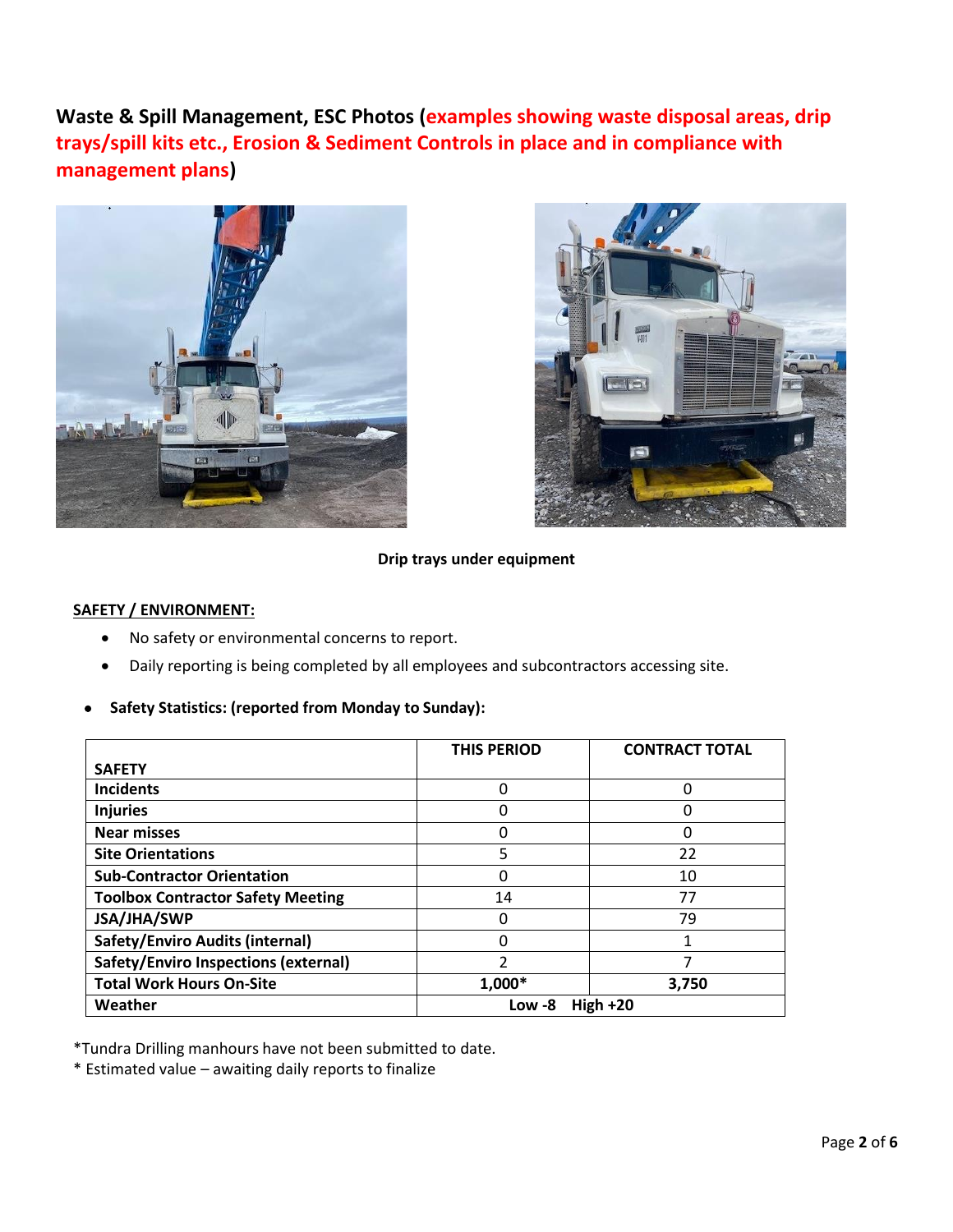#### **DELAYS:**

- Delayed Quarry blast resulting in a low volume of usable material.
- Reduced production on quarry resulting in limited material availability.

**PROGRESS UPDATE:** Estimated volumes, actuals from survey data expected on Friday, June 3.

Load/Haul/Place 300mm Embankment Material:

To Date: 35,088m3

31% complete placing embankment material

This volume is only for the Access Road. Actual volumes of embankment material used for the crane pad will follow when survey data is complete.

Geotextile Placement: To Date: 80,924m2 78% complete placing geotextile

This number is only for the Access Road. Actual volumes of embankment material used for the crane pad will follow when survey data is complete.

Majority of the efforts this week have been spent on Change Order #3: Pile Install. Tundra Drilling is on site and have installed 25/25 piles, and 25/25 thermosyphons.

#### **Look Ahead:**

• Continued Access Road Development – backfilling narrow spots and starting second lift

#### • **EQUIPMENT / MATERIALS / LOGISTICS:**

- **Equipment / Materials mobilized to Site this period:**
	- $\bullet$  N/A
- **Equipment / Materials mobilized to Site next period:**
	- $\bullet$  N/A
- **Equipment Demobilized from Site:**
	- $\bullet$  N/A

| Location                | Equipment                |
|-------------------------|--------------------------|
| Quarry                  | Komatsu-360 Excavator    |
| Road                    | D-6 Dozer                |
| Road                    | CS56 Compactor           |
| Road                    | Skid Steer Loader        |
| Road                    | Dump Truck (x7)          |
| Pile Install/Drill Site | Watson 2500 Drill Rig    |
| Pile Install/Drill Site | Watson 2100 Drill Rig    |
| Pile Install/Drill Site | CAT TH460B Zoom Boom     |
| Pile Install/Drill Site | Freightliner Water Truck |
| Pile Install/Drill Site | DEMAG AC-100 Crane       |
| Pile Install/Drill Site | Kenworth S1194 End Dump  |
| Pile Install/Drill Site | Mack M258 Cement Mixer   |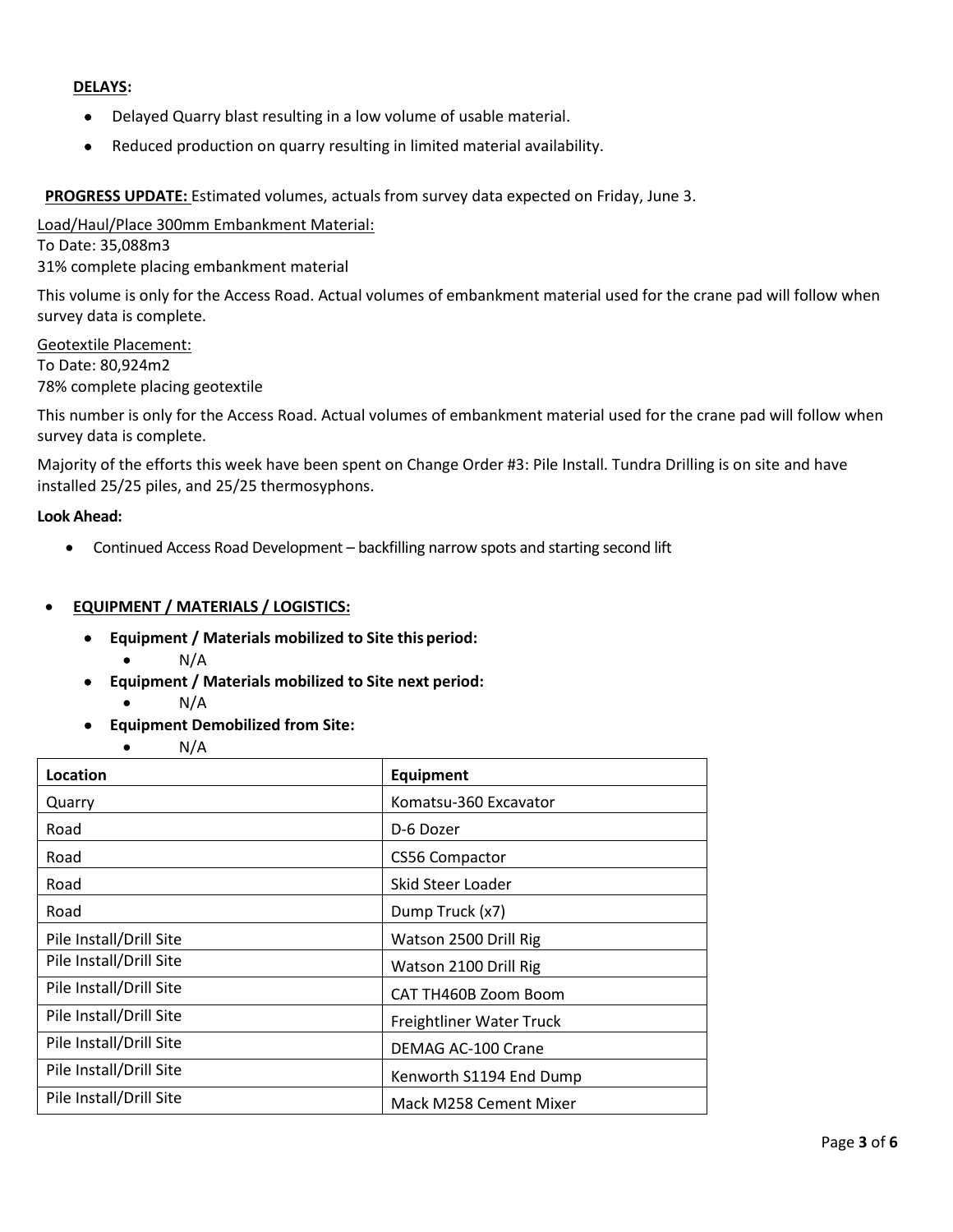| Pile Install/Drill Site | John Deere 333E Tracked Skid Steer |
|-------------------------|------------------------------------|
| Pile Install/Drill Site | CAT 299D3 Tracked Skid Steer       |

### **QUALITY CONTROL:**

- Quality Control is being completed on site by TetraTech. TetraTech representatives are on site for Access Road and Pile Install (day and night shift)
- QA activity by Owner's Representative none to date

#### **MANPOWER:**

- Tundra Drilling hours are not included in above noted weekly manhours
- ONEC/Northland Builder Project/Construction Management on site with time split between Access Road and Pile Install sites.
- Subcontractors: TetraTech QC representative on site, Gully Holdings/Bob's Welding providing support in Quarry and with hauling materials

| <b>Date</b> | <b>Time</b> | <b>Species</b>    | <b>Number</b> | Location                 | <b>Notes</b>       | Name/       |
|-------------|-------------|-------------------|---------------|--------------------------|--------------------|-------------|
|             |             |                   |               |                          |                    | Company     |
| May 27      | Unknown     | <b>Brown Bear</b> | 1             | On Access Road           | Brown bear was     | Reported by |
|             |             |                   |               |                          | spotted on road    | TetraTech   |
|             |             |                   |               |                          | but was not seen   |             |
|             |             |                   |               |                          | after that         |             |
| May 25      | Unknown     | Grey Fox          | 1             | <b>Near Site Trailer</b> | Grey fox spotted   | Reported by |
|             |             |                   |               |                          | near site trailer, | TetraTech   |
|             |             |                   |               |                          | not seen again     |             |
| May 24      | Unknown     | Grey Fox          | $\mathbf{1}$  | <b>Near Site Trailer</b> | Grey fox spotted   | Reported by |
|             |             |                   |               |                          | near site trailer, | TetraTech   |
|             |             |                   |               |                          | not seen again     |             |
|             |             |                   |               |                          |                    |             |
|             |             |                   |               |                          |                    |             |
|             |             |                   |               |                          |                    |             |
|             |             |                   |               |                          |                    |             |
|             |             |                   |               |                          |                    |             |
|             |             |                   |               |                          |                    |             |
|             |             |                   |               |                          |                    |             |

#### **Wildlife Sightings Form**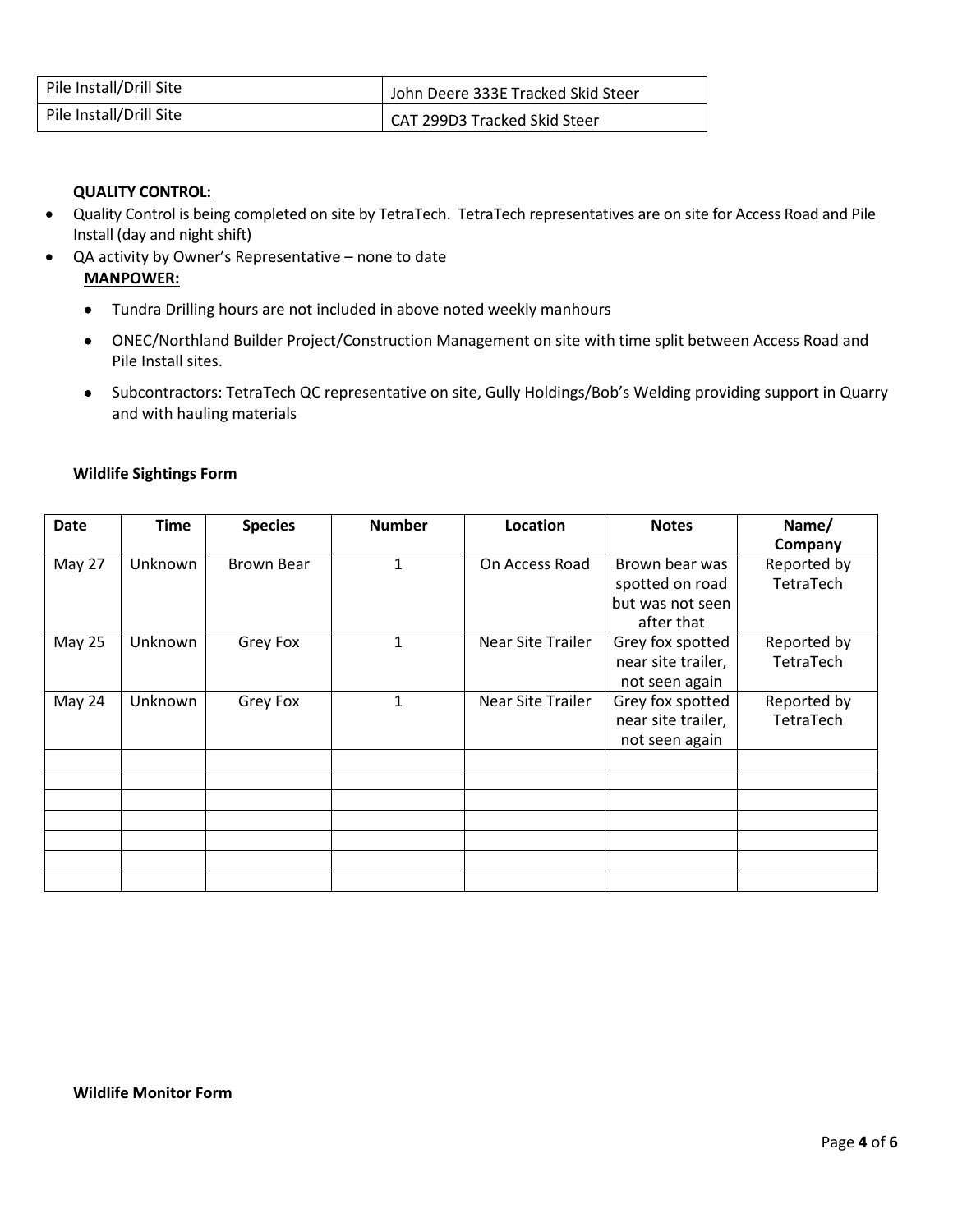### **No animals sighted week.**

# **Date (dd/mm/yyyy): Observer(s):**

| Time | <b>Species</b> | Number <sup>1</sup> | Age/Sex <sup>2</sup> | Location | <b>UTM</b>  | <b>Notes</b> | <b>Photo ID</b> |
|------|----------------|---------------------|----------------------|----------|-------------|--------------|-----------------|
|      |                |                     |                      |          | Coordinates |              |                 |
|      |                |                     |                      |          |             |              |                 |
|      |                |                     |                      |          |             |              |                 |
|      |                |                     |                      |          |             |              |                 |
|      |                |                     |                      |          |             |              |                 |
|      |                |                     |                      |          |             |              |                 |
|      |                |                     |                      |          |             |              |                 |
|      |                |                     |                      |          |             |              |                 |
|      |                |                     |                      |          |             |              |                 |
|      |                |                     |                      |          |             |              |                 |
|      |                |                     |                      |          |             |              |                 |

| Target species: |                       |                  | $2 - Age$      | $2 - \text{Sex:}$ | 3 - Notes, where applicable                                                      |  |
|-----------------|-----------------------|------------------|----------------|-------------------|----------------------------------------------------------------------------------|--|
| grizzly bear    | barren-ground caribou | rusty blackbird  | Adult          | Male              | Weather                                                                          |  |
| polar bear      | boreal caribou        | short-eared owl  | Juvenile       | Female            | Wildlife behaviour (e.g. aggressive, fleeing, courtship, etc.)                   |  |
| wolverine       | moose                 | peregrine falcon | Other, specify | Both              | Construction activity and nature of wildlife interaction with people or vehicles |  |
| gray wolf       | beaver                | horned grebe     | Both           | Unknown           | Location (e.g. highway km)                                                       |  |
| red fox         | muskrat               | waterfowl        | <b>Unknown</b> |                   | Indirect evidence of wildlife (e.g. mineral lick, den site, nest, tracks, scat)  |  |
| arctic fox      | rock/willow ptarmigan |                  |                |                   | Cause of mortality (if observed)                                                 |  |

Additional notes (e.g. details on wildlife interactions or response to mitigation):

# **Wildlife Sightings Photos:**

No photos available.

#### **Water Withdraw:**

None to date.

**RFI's**

| <b>RFI No.</b>      | Rev.         | <b>RFI Title</b>                     | <b>Date Requested</b> | <b>Request Due</b> | <b>Prepared By</b> | <b>Status</b> |
|---------------------|--------------|--------------------------------------|-----------------------|--------------------|--------------------|---------------|
| P211339LP-Z-RFI-001 | 0            | Drawings/CAD Files                   | 04/Feb/22             | 06/Feb/22          | John Craig         | Closed        |
| P211339LP-Z-RFI-002 | 0            | <b>Permits</b>                       | 08/Feb/22             | 10/Feb/22          | John Craig         | Closed        |
| P211339LP-Z-RFI-003 | 0            | ROW Width                            | 15/Feb/22             | 17/Feb/22          | John Craig         | Closed        |
| P211339LP-Z-RFI-004 | 0            | <b>Clearing Boundaries</b>           | 16/Feb/22             | 18/Feb/22          | John Craig         | Closed        |
| P211339LP-Z-RFI-006 | 0            | <b>Culvert Installation Schedule</b> | 01/Mar/22             | 04/Mar/22          | John Craig         | Closed        |
| P211339LP-Z-RFI-007 | 0            | Scope Change                         | 28/Feb/22             | 02/Mar/22          | John Craig         | Cancelled     |
| P211339LP-Z-RFI-008 | $\mathbf{0}$ | <b>Culvert Installation Schedule</b> | 01/Mar/22             | 04/Mar/22          | John Craig         | Cancelled     |
| P211339LP-Z-RFI-008 | $\mathsf{A}$ | <b>Witness Testing</b>               | 18/Mar/22             | 20/Mar/22          | John Craig         | Closed        |
| P211339LP-Z-RFI-009 | 0            | Signage Location                     | 07/Mar/22             | 10/Mar/22          | John Craig         | Closed        |
| P211339LP-Z-RFI-010 | $\Omega$     | <b>Embankment Gradations</b>         | 18/Mar/22             | 20/Mar/22          | John Craig         | Closed        |
| P211339LP-Z-RFI-011 | 0            | <b>Finished Surface Grade</b>        | 18/Mar/22             | 20/Mar/22          | John Craig         | Closed        |
| P211339LP-Z-RFI-012 | 0            | <b>Culvert Elevations</b>            | 18/Mar/22             | 20/Mar/22          | John Craig         | Closed        |